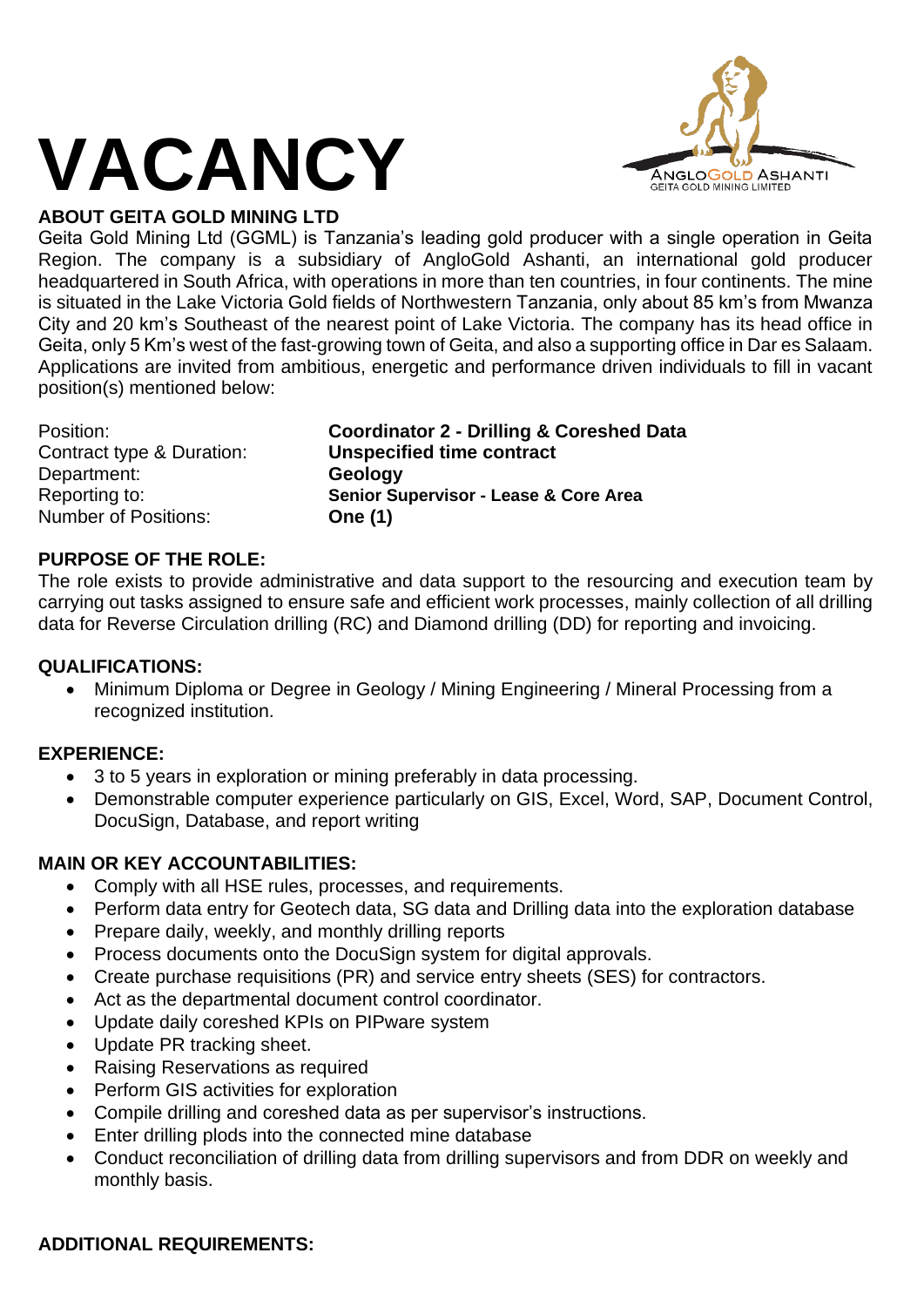- Physical fitness
- Good at written and spoken English and Swahili languages
- Possession of Tanzania driving license is an added advantage
- Drilling and down holes survey techniques (Gyro) is an added advantage

## **MODE OF APPLICATION:**

- Please apply through our recruitment portal by following the link below. Please click the link or type the URL address on a website browser to access the application portal.
- On the portal you will be required to upload your detailed CV, copies of relevant certificates, email and telephone contacts, names and addresses of three referees. Please do not attach certificates that are not related to the qualifications stated above.
- You will also be required to upload a cover / application letter addressed to "Senior Manager" Human Resources, Geita Gold Mining Ltd". Subject should be **"Coordinator 2 - Drilling & Coreshed Data"**

#### **Application Link:**

**[https://career5.successfactors.eu/sfcareer/jobreqcareer?jobId=18940&company=AGAp](https://career5.successfactors.eu/sfcareer/jobreqcareer?jobId=18940&company=AGAprod) [rod](https://career5.successfactors.eu/sfcareer/jobreqcareer?jobId=18940&company=AGAprod)**

- If you struggle to apply via the link provided, please head over to our website<https://www.geitamine.com/en/people/>for a step-by-step guide on how to apply for jobs on our recruitment portal (*SuccessFactors*).
- You will be required to present original certificates if you are contacted for interviews.
- Internal Applicants (those currently employed by AngloGold Ashanti) must have their application letter endorsed by their Head of Department (HOD) or Manager once Removed (MoR).

## **APPLICATION DEADLINE:**

- Applications should reach the above on or before **9 th May 2022 at 5:30 PM**
- Only shortlisted candidates will be contacted for interviews.

#### **NOTE ON COVID-19 PREVENTION:**

- Please note when you are invited for interviews, you will be required to present proof of vaccination against COVID-19 (Covid-19 vaccination certificate) or if you are not vaccinated, please go for a Covid-19 test and obtain a 96 - hour valid PCR Covid-19 negative certificate.
- You are also advised to adhere to all recommended prevention measures including proper wearing of face masks and washing or sanitizing your hands before you are allowed through Geita Gold Mine entry points.

**BEWARE OF CONMEN! GGML does not receive money in exchange for a job position. Should you be asked for money in exchange for a job offer or suspect such activity, please report this immediately to our Security Department, Investigation Unit, by calling +255 28 216 01 40 Ext** 1559 **(rates apply) or use our whistle-blowing channels by sending an SMS to** +27 73 573 8075 **(SMS rates apply) or emailing** [24cthonesty@ethics-line.com](mailto:24cthonesty@ethics-line.com) **or use the internet at** [www.tip-offs.com](http://www.tip-offs.com/)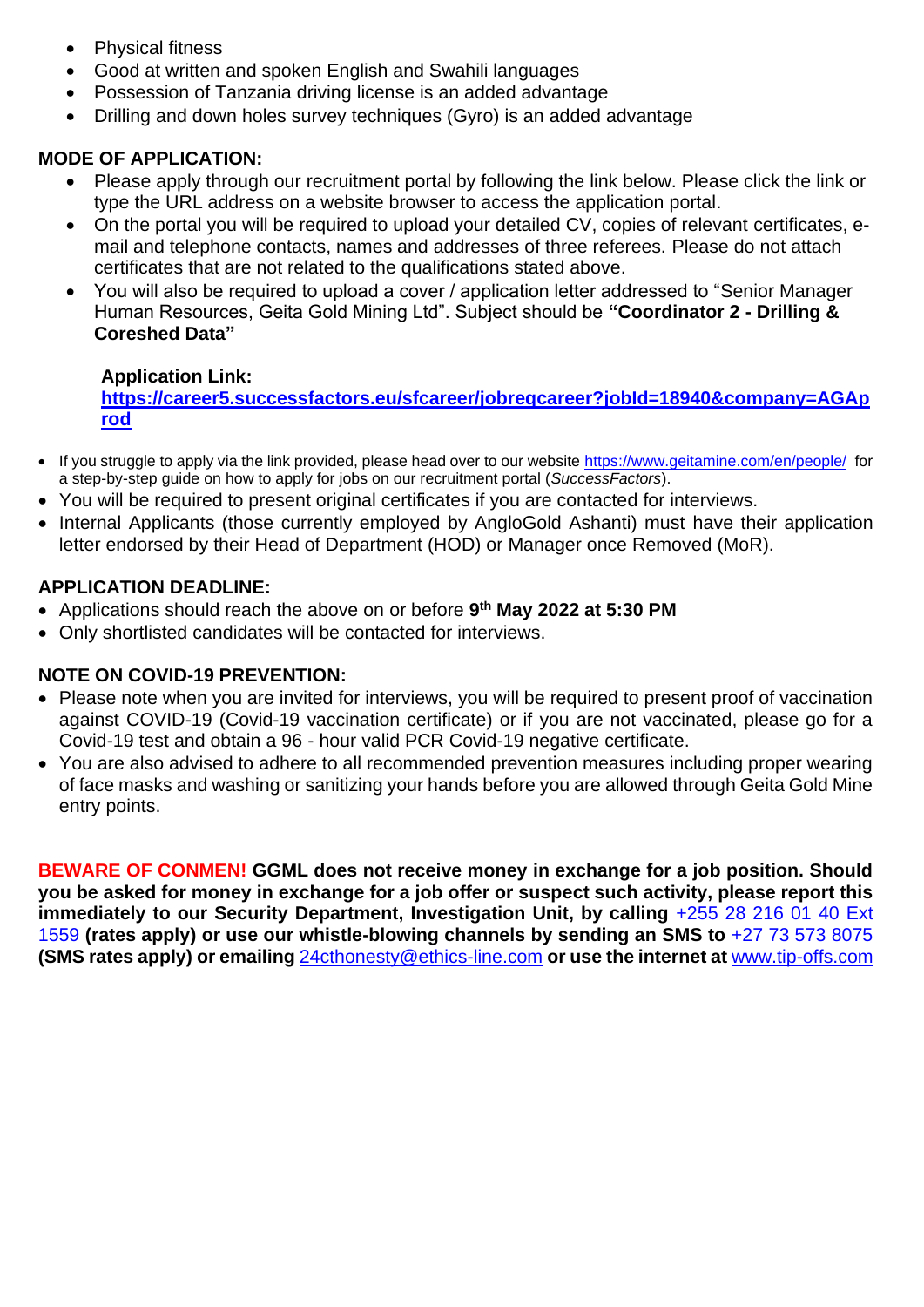# **VACANCY**



## **ABOUT GEITA GOLD MINING LTD**

Geita Gold Mining Ltd (GGML) is Tanzania's leading gold producer with a single operation in Geita Region. The company is a subsidiary of AngloGold Ashanti, an international gold producer headquartered in South Africa, with operations in more than ten countries, in four continents. The mine is situated in the Lake Victoria Gold fields of North Western Tanzania, only about 85 km's from Mwanza City and 20 km's South East of the nearest point of Lake Victoria. The company has its head office in Geita, only 5 Km's west of the fast-growing town of Geita, and also a supporting office in Dar es Salaam. Applications are invited from ambitious, energetic and performance driven individuals to fill in vacant position(s) mentioned below:

**Tradesperson 1 - Fitter Mechanics Unspecified time contract Engineering Senior Supervisor - Infrastructure Mechanical One (1)** 

## **PURPOSE OF THE ROLE**

To provide day to day mechanical maintenance services to the Mine Site Infrastructure including fire pumps, submersible pumps, sewage pumps, site infrastructure mechanical equipment, pipe fittings, HDPE Pipe Welding (But Fusion and Electrofusion), water pumps, bore hole pumps. The role will also involve safe execution of mechanical fittings works including PM Services, Maintenance, Repairs, Breakdowns, and Installation of new and replacement equipment on non-process plant related infrastructures.

## **QUALIFICATIONS:**

- Minimum: VETA Trade Test Certificate Grade One / Level three in Fitter Mechanics
- Added advantage: Diploma / Full Technician in Mechanical Engineering

#### **EXPERIENCE:**

• 2 to 3 years working experience as a Fitter Mechanic preferably in Mining Industry, Petrochemical Industry or Breweries.

## **MAIN OR KEY ACCOUNTABILITIES:**

- Learn, understand, and follow AGA Health, Safety and Security Policies and Procedures
- Install, repair, and maintain mechanical equipment in safe and reliable condition
- Service various equipment machines for infrastructure facilities
- Examine all bearings as required.
- Assemble and fit various plant equipment (pumps, valves and pipes) to improve mine site infrastructure performance
- Perform scheduled inspections on pumps and mine site infrastructure systems
- Performs ad hoc maintenance works on pumps and pipe works

## **ADDITIONAL REQUIREMENTS**

- Excellent in Pipe work fittings, HDPE, Steel, PVC pipes and pumps
- Demonstrate Leadership and good teamwork.
- Must be able to solve problems and a commitment to deliver
- Be physically and mental fit and hard working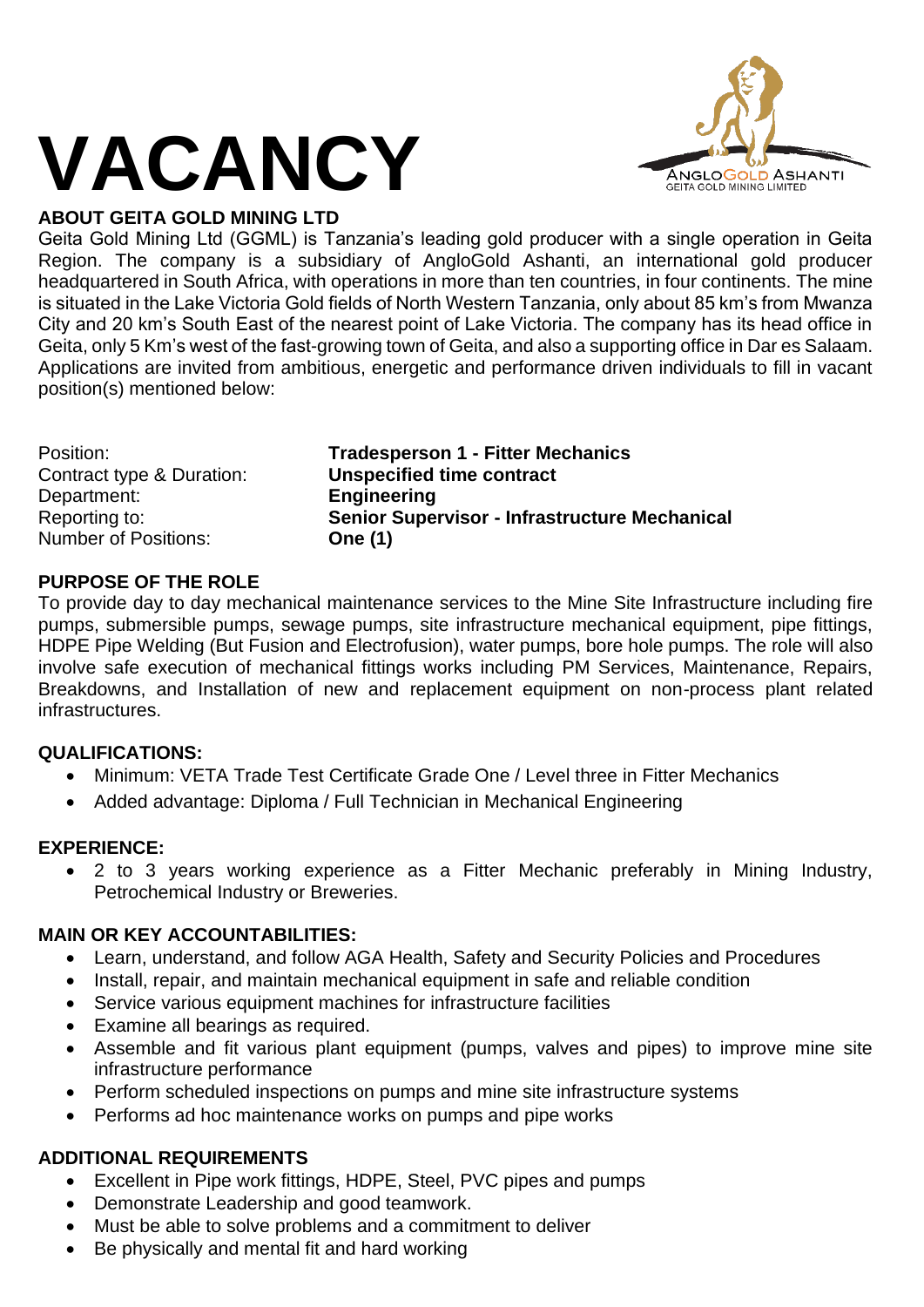- Read and interpret Service and Spare parts manuals and make technical drawings
- Computer Literate Proficiency in Microsoft Office products / Basic Computer Skills
- Be able to work under pressure with zero supervision
- Willing to attend standby and call out duties.
- Driving Competency with Tanzania Driving License Class B and D
- Be able to carry tasks with minimum supervision
- Be able to understand instructions both in Swahili and English languages

## **MODE OF APPLICATION:**

- Please apply through our recruitment portal by following the link below. Please click the link or type the URL address on a website browser to access the application portal.
- On the portal you will be required to upload your detailed CV, copies of relevant certificates, e- mail and telephone contacts, names and addresses of three referees. Please do not attach certificates that are not related to the qualifications stated above.
- You will also be required to upload a cover / application letter addressed to "Senior Manager Human Resources, Geita Gold Mining Ltd". Subject should be "**Tradesperson 1 - Fitter Mechanics"**

## **Application Link:**

**[https://career5.successfactors.eu/sfcareer/jobreqcareer?jobId=18950&company=AGAp](https://career5.successfactors.eu/sfcareer/jobreqcareer?jobId=18950&company=AGAprod) [rod](https://career5.successfactors.eu/sfcareer/jobreqcareer?jobId=18950&company=AGAprod)**

- If you struggle to apply via the link provided, please head over to our website<https://www.geitamine.com/en/people/>for a step-by-step guide on how to apply for jobs on our recruitment portal (*SuccessFactors*).
- You will be required to present original certificates if you are contacted for interviews.
- Internal Applicants (those currently employed by AngloGold Ashanti) must have their application letter endorsed by their Head of Department (HOD) or Manager once Removed (MoR).

## **APPLICATION DEADLINE:**

- Applications should reach the above on or before **9 th May 2022 at 5:30 PM**
- Only shortlisted candidates will be contacted for interviews.

## **NOTE ON COVID-19 PREVENTION:**

- Please note when you are invited for interviews, you will be required to present proof of vaccination against COVID-19 (Covid-19 vaccination certificate) or if you are not vaccinated, please go for a Covid-19 test and obtain a 96 - hour valid PCR Covid-19 negative certificate.
- You are also advised to adhere to all recommended prevention measures including proper wearing of face masks and washing or sanitizing your hands before you are allowed through Geita Gold Mine entry points.

**BEWARE OF CONMEN! GGML does not receive money in exchange for a job position. Should you be asked for money in exchange for a job offer or suspect such activity, please report this immediately to our Security Department, Investigation Unit, by calling +255 28 216 01 40 Ext** 1559 **(rates apply) or use our whistle-blowing channels by sending an SMS to** +27 73 573 8075 **(SMS rates apply) or emailing** [24cthonesty@ethics-line.com](mailto:24cthonesty@ethics-line.com) **or use the internet at** [www.tip-offs.com](http://www.tip-offs.com/)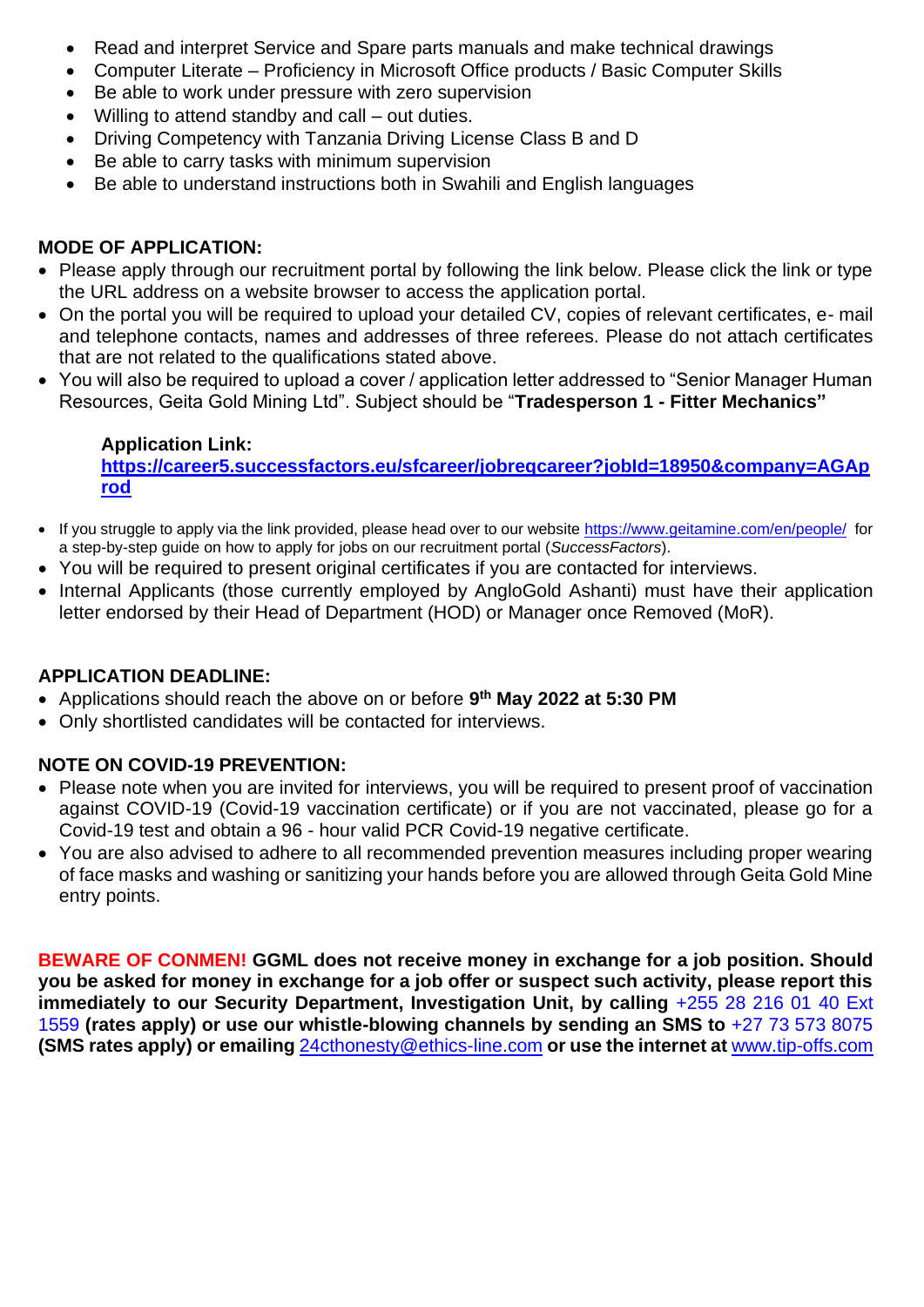## **VACANCY**



## **ABOUT GEITA GOLD MINING LTD**

Geita Gold Mining Ltd (GGML) is Tanzania's leading gold producer with a single operation in Geita Region. The company is a subsidiary of AngloGold Ashanti, an international gold producer headquartered in South Africa, with operations in more than ten countries, in four continents. The mine is situated in the Lake Victoria Gold fields of Northwestern Tanzania, only about 85 km's from Mwanza City and 20 km's Southeast of the nearest point of Lake Victoria. The company has its head office in Geita, only 5 Km's west of the fast-growing town of Geita, and also a supporting office in Dar es Salaam. Applications are invited from ambitious, energetic and performance driven individuals to fill in vacant position(s) mentioned below:

Department: **Geology** Number of Positions: **One (1)**

Position: **Assistant 1 - Coreshed** Contract type & Duration: **Fixed term contract (1 Year)** Reporting to: **Team Lead 2 - Coreshed**

## **PURPOSE OF THE ROLE.**

The role exists to provide labor support to the resourcing and execution team by carrying out tasks as assigned including sampling and support at site coreshed, core yard and remote coreshed for RC, DD, grab sampling and any other support activities including manual work such as core moving and sample disposals.

#### **QUALIFICATIONS:**

• At least a Certificate of Secondary Education Examination (CSEE) or Certificate in Geology/mining/mineral processing from recognized institution

#### **EXPERIENCE:**

- A minimum of 1 year working experience on exploration or mining environment.
- Experience on geological sampling or other exploration related fields work.
- General awareness on safety, health and environmental aspect related to exploration fields works and sampling qualities.

#### **MAIN OR KEY ACCOUNTABILITIES:**

- Comply with all HSE rules, processes and requirements.
- Prepare sampling implements, bags and labels
- Prepare drilling pad and reclamation
- Undertake sampling of soil, trench, pit, bleg RC, DD, RAB and rock samples
- Provide required assistance on Magnetic Susceptibility determination
- Provide required assistance on Specific Gravity determination
- Carry out core photographing
- Carry out sample weighing and recording
- Undertake sample sorting and storage
- Manually move core and undertake trays labeling
- Always ensure adherence to proper housekeeping rules.

## **ADDITIONAL REQUIREMENTS:**

- Computer skills will be an added advantage
- Physical fitness